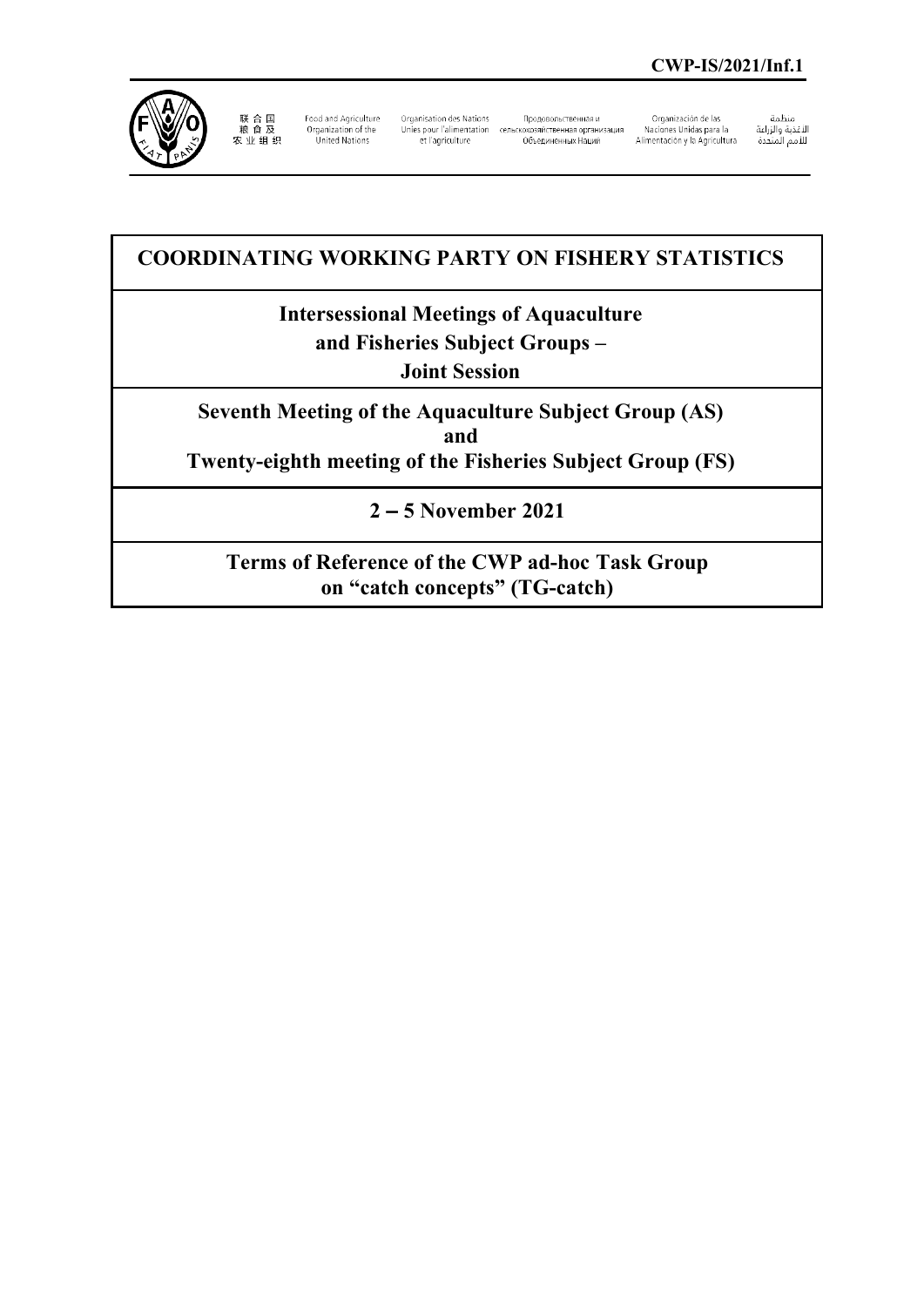# **CWP ad-hoc Task Group on "catch concepts" (TG-catch)**

# **Terms of Reference Version 1.0**

## **1. Background/Context**

The overall purpose of statistics on catch and landings is to report on the contributions of capture fisheries to national economies, to the provision of food (subsistence) and on the total removal of fish and other organisms from their environment. These statistics often underpin advice on the sustainable development and management of capture fisheries. Catch statistics are generally reported as nominal catch which refers to the landed weight of fishery products converted to a live weight basis. However, the impact of fisheries on the ecosystem goes beyond the landed fish and includes other organisms which interact with, or are impacted by, the fishing gear. This may include organisms which are brought on deck and subsequently discarded, either dead or alive. CWP has described the various components of the catch using a catch concepts diagram and associated definitions. These components of the catch may be important in the collation of comprehensive statistics used in developing fishery assessment and management advice. The CWP catch concepts diagram and definitions are published in the CWP Handbook, and some definitions were recently revised by CWP and its Fishery Subject Group (FAO, 2019a). The current working version of the catch concepts diagram including three definitions revised by CWP-26 are appended below (Appendixes 1 and 2).

Catch and landings statistics are for many purposes required as detailed data (e.g. broken down by fishing fleet, gear, season, target species and geographic area or fishing zone) and national and regional fisheries organizations publish catch statistics in various forms. With the growing importance of environmental considerations in capture fisheries, including the impact of fishing on the ecosystem, organizations worldwide are progressively developing capacities to measure cryptic, non-targeted or unwanted components of the catch. In this evolving context, the identification and definition of certain components of the catch such as escapement, discarded catch and bycatch may differ between organizations, and various catch components may be under-reported or not reported in some fisheries. As a result, the compilation of catch statistics may differ at national or regional levels and such differences may limit the compatibility of catch statistics and the exchange and wider use of these data in regional and global contexts.

The 26<sup>th</sup> session of CWP (CWP-26) established five ad-hoc task groups (TGs) to develop its work during the 2019-2022 intersessional period (FAO, 2019a). The membership of these TGs is open to all CWP parties, and CWP-26 identified a lead organization for each TG to convene and lead that TG with support from the CWP Secretariat. Three of these TGs involve capture fisheries:

- TG on catch concepts (TG-catch)
- TG on fishing effort concepts (TG-effort)
- TG on reference harmonization standard (TG-RH2).

CWP-26 identified FAO as the lead organization for TG-catch and FAO has advised that James Geehan is available to convene that TG with support from the CWP Secretariat. Draft terms of reference (ToRs) for TG-catch were developed in consultation with the TG Convener and are elaborated below (Section 2. Objectives, tasks and timeframe and Section 3. Organization of work).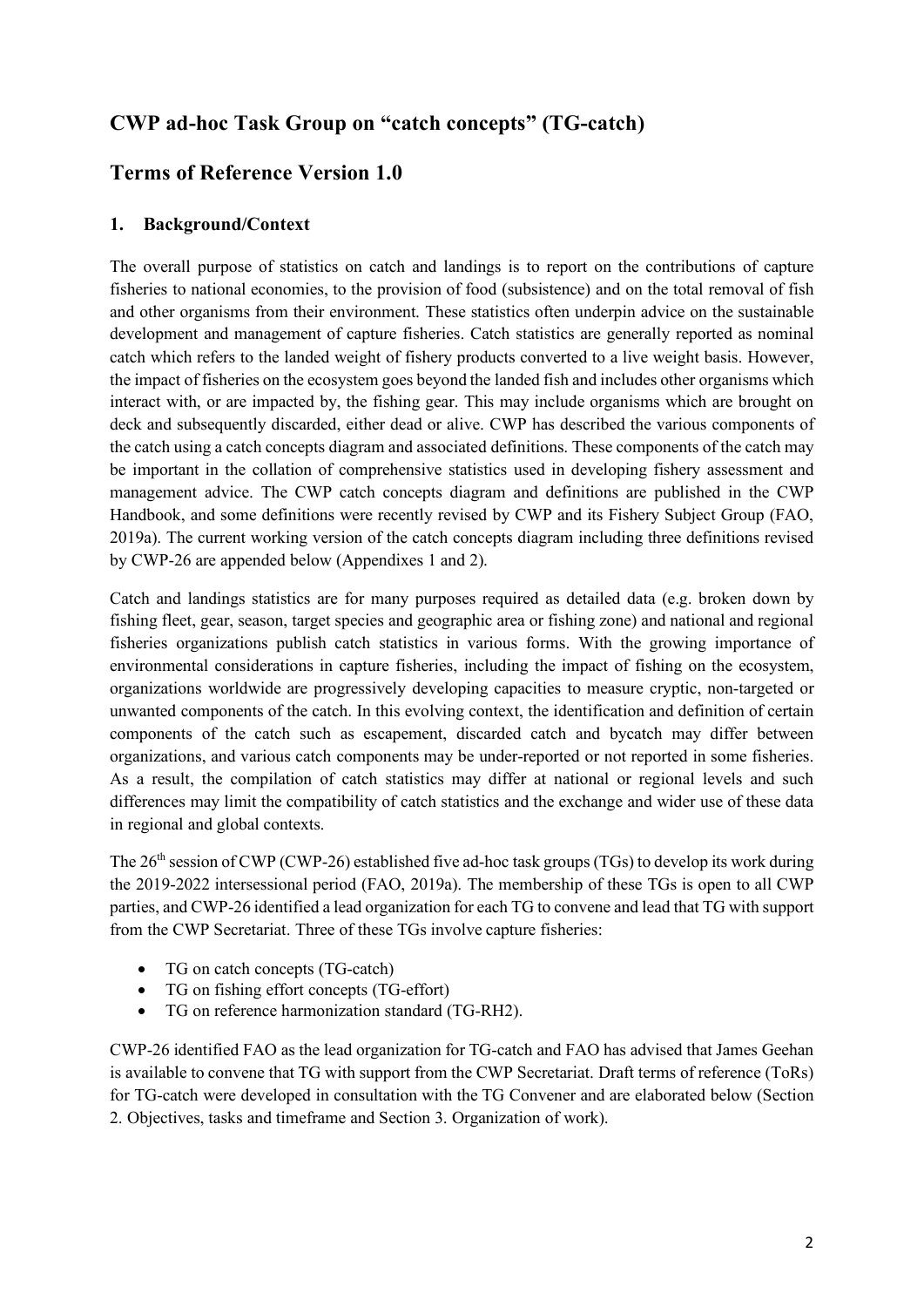## **2. Objectives, tasks and timeframe**

The objectives of TG-catch are to:

- Review, revise and where necessary further develop CWP catch concepts and associated definitions including the components 'retained catch', 'bycatch' and 'intended catch'
- Review and develop the application of catch concepts to the broader context of recreational, small-scale, artisanal, commercial, semi-industrial and industrial fisheries.

As part of this work, TG-catch may also consider revisions to the catch concepts and associated diagram which were proposed by the technical workshop on global harmonization of tuna fisheries statistics (Appendix 7, FAO, 2019b). In addition, CWP Fishery Subject Group requested that further consideration be given to a definition and use of the term 'fish' in the context of the catch concepts (FAO, 2019a).

It is anticipated that the work of TG-catch will be reviewed and further developed during a CWP intersessional meeting (IS) in the second half of 2021 and subsequently presented to CWP-27 in 2022 for consideration. Some outputs from TG-catch may have implications for the work of TG-effort and TG-RH2 and vice-versa, and collaboration between TGs may be required to ensure overall consistently in advice to CWP. In addition, some outputs of TG-catch may be implemented in the CWP Handbook section on catch and landings. Proposed tasks and timeframe for the work of TG-catch are outlined in Table 1.

|                  | <b>Task</b>                                                                                                                                                                                                                                                                    | Timeframe                                                        |
|------------------|--------------------------------------------------------------------------------------------------------------------------------------------------------------------------------------------------------------------------------------------------------------------------------|------------------------------------------------------------------|
| $\overline{0}$ . | Develop draft ToRs and work plan in consultation with TG Convener and                                                                                                                                                                                                          | Feb 2021                                                         |
|                  | circulate to members for validation. Call for TG participations and their                                                                                                                                                                                                      |                                                                  |
|                  | contact details.                                                                                                                                                                                                                                                               |                                                                  |
| 1.               | Finalise ToRs and establish TG membership                                                                                                                                                                                                                                      | March 2021                                                       |
| 2.               | Review and develop the catch concepts and diagram, including<br>consideration of revisions proposed by the tuna technical workshop and<br>broader application of the concepts to recreational, small-scale, artisanal,<br>commercial, semi-industrial and industrial fisheries | June 2021                                                        |
| $\overline{3}$   | Concurrently with 2, review, revise and where necessary further develop<br>the catch concepts definitions                                                                                                                                                                      | June 2021                                                        |
| 4.               | Circulate first draft of the revised catch concepts, diagram and definitions                                                                                                                                                                                                   | <b>July 2021</b>                                                 |
| 5.               | Consider further development to the catch concepts, diagram and<br>definitions                                                                                                                                                                                                 | $\overline{\text{Prior}}$ to<br>Intersessional<br>meeting $(IS)$ |
| 6.               | Concurrently with 5, consider implications of the revised catch concepts<br>and definitions in the work of TG-effort and TG-RH2                                                                                                                                                | Prior to IS                                                      |
| 7.               | Present advanced version of revised catch concepts, diagram and                                                                                                                                                                                                                | <b>IS</b>                                                        |
|                  | definitions at the intersessional meeting (IS)                                                                                                                                                                                                                                 | Sept/Oct 2021                                                    |
| 8.               | Consider further developments including intersessional meeting feedback<br>and enlarging the scope of contributions to other CWP parties                                                                                                                                       | Post IS                                                          |
| 9.               | Incorporate relevant outputs of TG-effort and TG-RH2                                                                                                                                                                                                                           | Post IS                                                          |

#### **Table 1: Proposed tasks and timeframe for the work of TG-catch**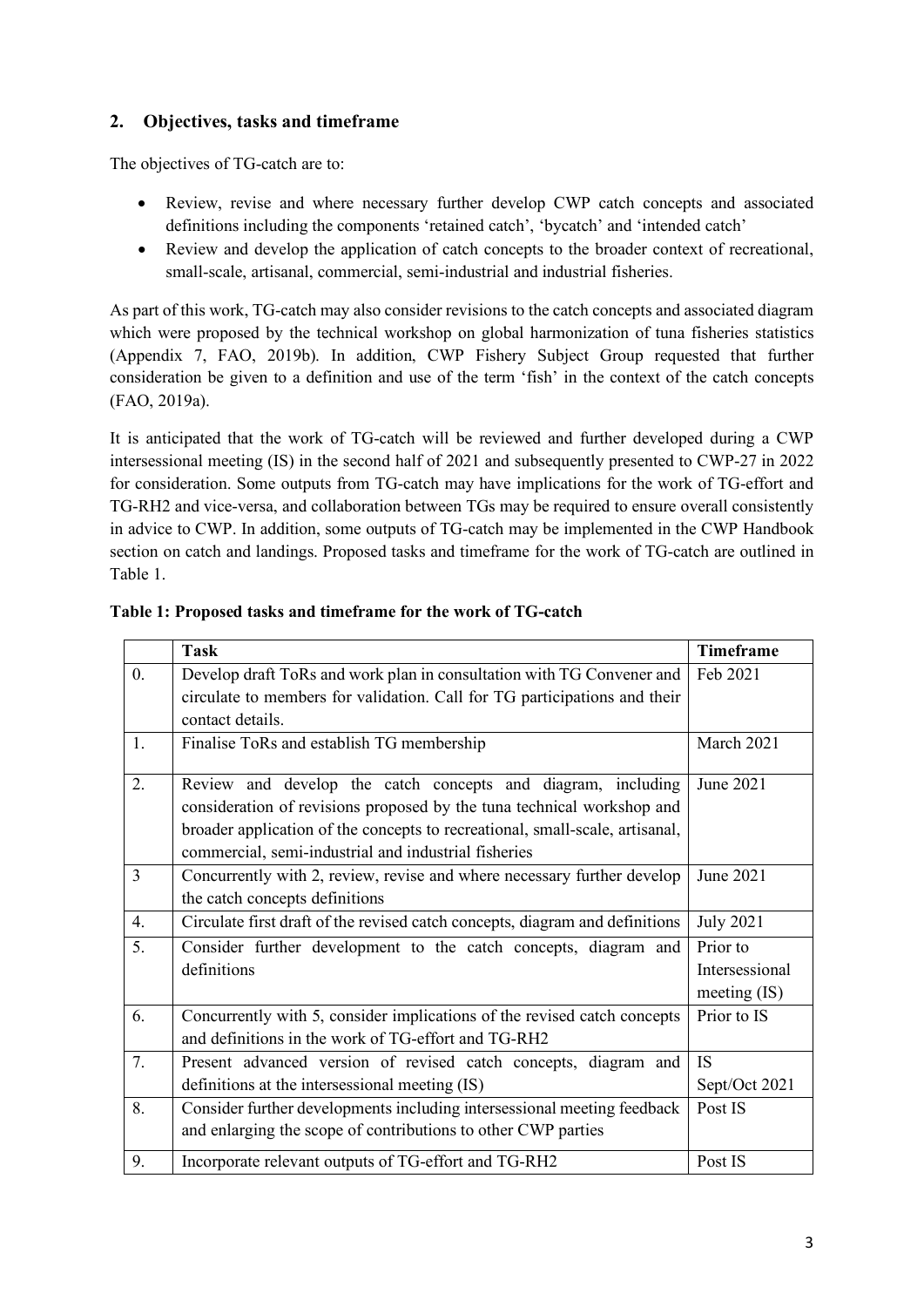|                                                                       |  |  |  |  |  |  |  |  |      | Present final version of the revised catch concepts, diagram and First half of |  |
|-----------------------------------------------------------------------|--|--|--|--|--|--|--|--|------|--------------------------------------------------------------------------------|--|
| definitions to CWP-27 for consideration and, if appropriate, adoption |  |  |  |  |  |  |  |  | 2022 |                                                                                |  |

### **3. Organization of work**

#### **3.1. Convener**

CWP-26 identified FAO as the lead organization for TG-catch and FAO has advised that James Geehan is available to convene the TG with support from the CWP Secretariat. Meetings will be called by the Convener and supported by the CWP Secretariat which will also ensure the progress of work and development of outputs, as stipulated by the CWP work plan and TG-catch ToRs.

## **3.2. Membership**

TG-catch is open to all CWP parties and those interested in this work are encouraged to actively contribute. At CWP-26, the following parties indicated initial interest in participating in the TG: ICES, NAFO, IOTC, ICCAT, SEAFDEC, GFCM, WECAFC and FAO.

Interested CWP parties are requested to provide the name of the person(s) who will be actively involved in the work of TG-catch. As far as possible, if a member of the TG is unable to attend a meeting, she/he will nominate a substitute to participate in the meeting, and inform the convener of this substitution prior to the scheduled meeting.

#### **3.3. Role of group members**

TG-catch will make decisions in the spirit of consensus and cooperation. TG members will decide on the detailed work plan and may propose revisions of the ToRs for approval by the Coordinator of the CWP Fisheries Subject Group and the CWP Secretariat.

Each TG participant is encouraged to engage actively in the work of the TG, including by:

- Attending all web calls and meetings
- Sharing knowledge and practical examples to illustrate CWP needs
- Reviewing working documents co-prepared by the TG.

As a whole, the TG will develop the documents fulfilling its objectives including recommendations for presentation, discussion and decision at the CWP intersessional and session meetings.

#### **3.4. Meeting agenda items**

Meeting agendas, with attached meeting material, will be distributed at least five working days prior to a scheduled meeting, in coordination with the CWP Secretariat. At the end of each meeting, the TG will consider requirements for any follow-up meeting and, if required, identify draft agenda items to be addressed at that meeting together with a proposed meeting schedule (date, time, duration).

#### **3.5. Minutes and meeting papers**

The minutes of each meeting will be prepared by the Convener with support from the CWP Secretariat, or any other member on a voluntary basis, and shared with the TG members no later than ten working days following each meeting.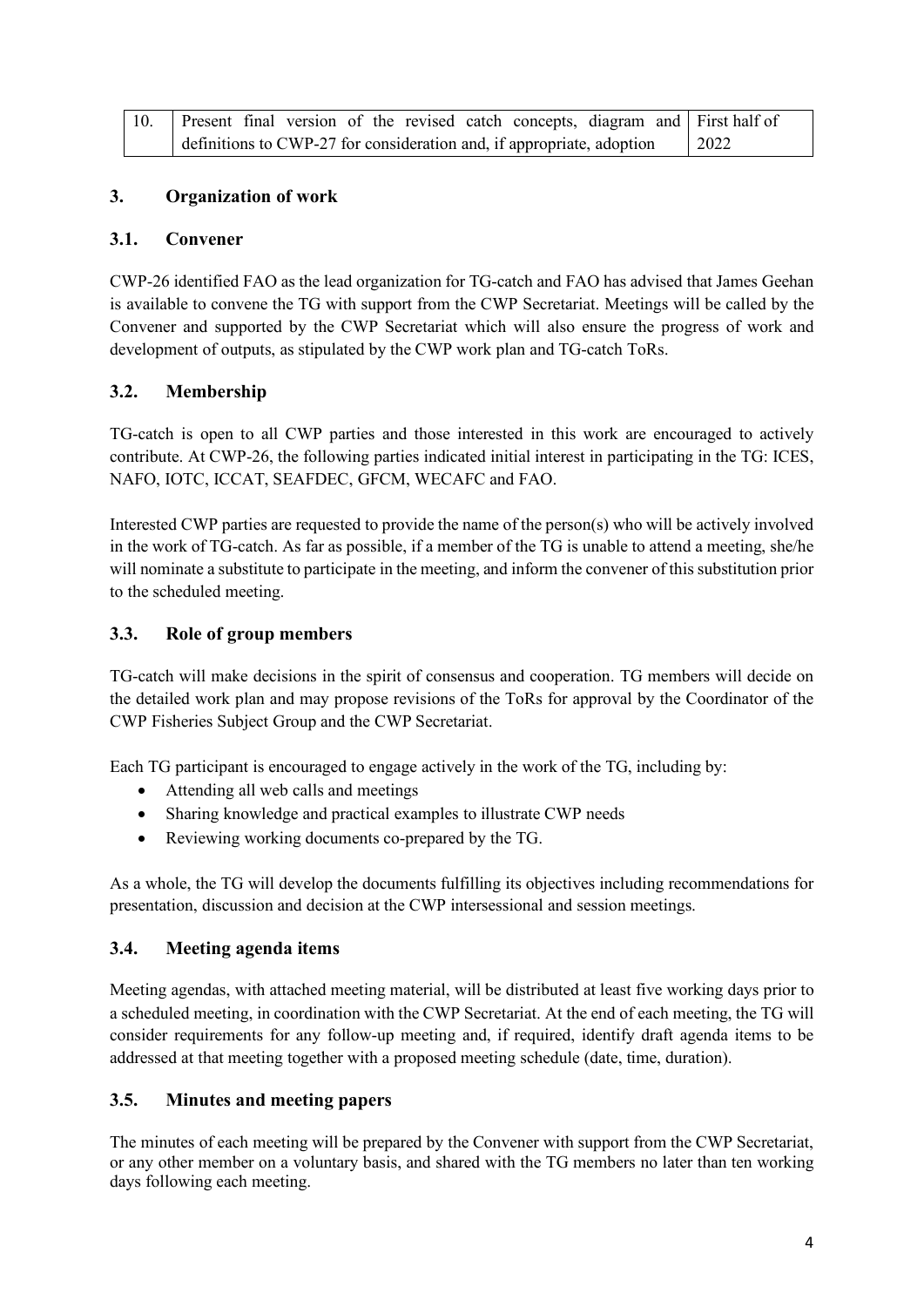#### **3.6. Working conditions**

Most TG activities will be conducted through email exchange and online meetings; however, face-toface meetings may be held as appropriate if deemed necessary and upon available resources. The frequency of the meetings will be determined by the TG work and progress.

#### **3.7. Collaboration with other TGs**

Some outputs from TG-catch may have implications for the work of TG-effort and TG-RH2 and viceversa, and collaboration between TGs may be required to ensure overall consistently in advice to CWP.

#### **References**

**CWP.** CWP Handbook. [Cited 1 January 2021, under revision]. http://www.fao.org/cwp-on-fisherystatistics/handbook/introduction/en/

**FAO.** 2019a. *Report of the twenty-sixth session of the Coordinating Working Party on Fishery Statistics. Rome, Italy, 15–18 May 2019.* FAO Fisheries and Aquaculture Report No. 1293. Rome, FAO. 51 pp. (also available at http://www.fao.org/3/ca6684en/ca6684en.pdf).

**FAO.** 2019b. *Report of the technical workshop on global harmonization of Tuna fisheries statistics. Rome, Italy, 19–22 March 2018.* FAO Fisheries and Aquaculture Report No. 1239. Rome, FAO. 52 pp. (also available at http://www.fao.org/3/ca3132en/ca3132en.pdf).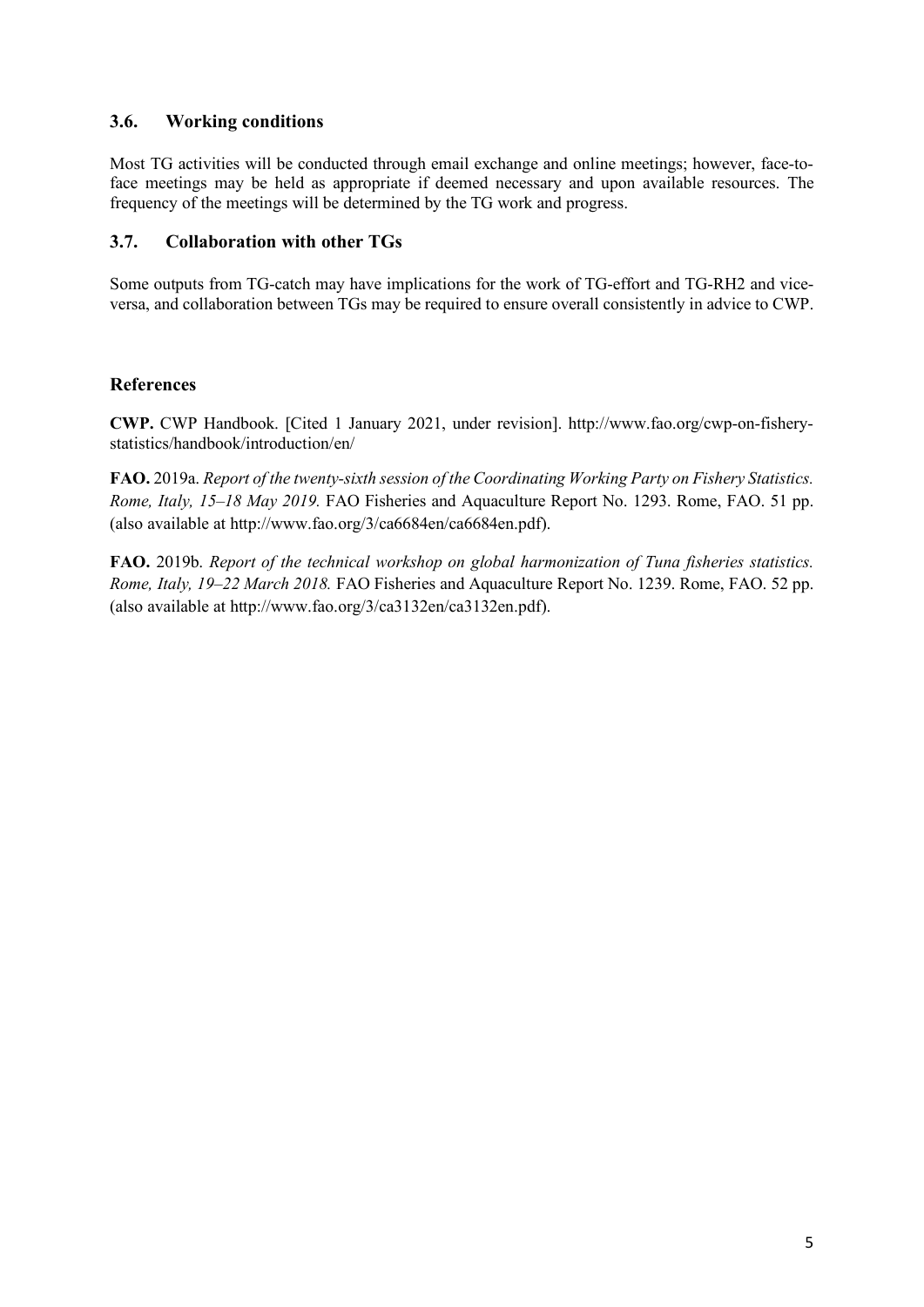#### **Appendix 1: CWP catch concepts (CWP Handbook, Annex B1)**

**Food and Agriculture** Organization of the **United Nations** 

**Coordinating Working Party on Fishery Statistics (CWP) Handbook of Fishery Statistics** 

#### **Catch Concepts: Diagrammatic Presentation**